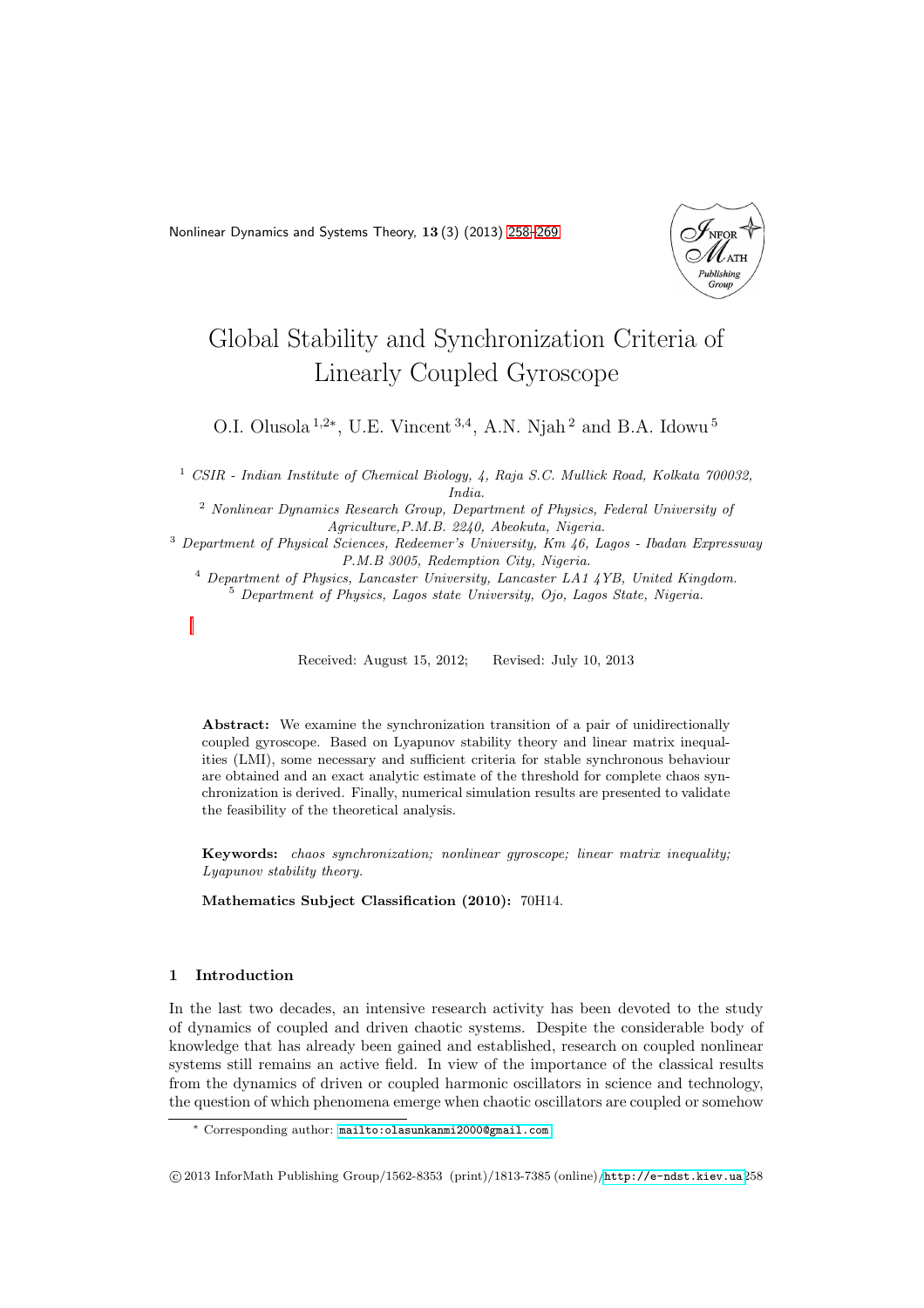driven or perturbed has been and is still of great interest. The most relevant and widely studied phenomena until now are the synchronization [\[1–](#page-10-1)[5\]](#page-10-2) and the suppression of chaos [\[2,](#page-10-3) [4](#page-10-4)[–8\]](#page-10-5). Due to the potential applications in various areas of science and technology, synchronization between two dynamical system has stimulated a wide range of research activity and many effective methods have been presented [\[1,](#page-10-1) [9](#page-10-6)[–11\]](#page-10-7).

In the past, research on chaos synchronization and its applications has intensively focused on the autonomous chaotic systems such as Lorenz, Chen, Rössler etc, but recently, the dynamics and synchronization of non-autonomous chaotic systems such as Duffing oscillator, gyroscopes, etc have witnessed tremendous research interest due to their potential applications in engineering and life sciences [\[12–](#page-10-8)[18\]](#page-10-9). In particular, the gyroscopes, from a purely scientific viewpoint show strange and interesting properties, and from engineering viewpoint, they have great utility in the navigation of rockets, aircrafts, spacecrafts and in the control of complex mechanical system. In the past years, the gyroscope has been found with rich phenomena [\[12,](#page-10-8) [19,](#page-10-10) [20\]](#page-10-11), for example, when subjected to harmonic vertical base excitations, it exhibits a variety of interesting dynamical behaviours that span the range from regular to chaotic motions [\[11,](#page-10-7) [12,](#page-10-8) [20](#page-10-11)[–22\]](#page-11-0).

The synchronization of the symmetric gyroscope model presented in Ref. [\[12\]](#page-10-8) has been achieved using different methods, for example, four different kinds of one way coupling [\[12\]](#page-10-8), active control [\[23\]](#page-11-1), backstepping design [\[13,](#page-10-12) [24\]](#page-11-2), fuzzy logic controller [\[25\]](#page-11-3), sliding mode control [\[26,](#page-11-4) [27\]](#page-11-5), sliding based fuzzy control [\[28\]](#page-11-6) and so on. Very recently, synchronization of uncertain gyros was considered in [\[29\]](#page-11-7). Among the above methods, it is well known that linear feedback method provides simple control inputs for synchronization and has lately been employed to achieve stable synchronization in various unidirectionally coupled systems including, double well Duffing oscillators (DDOs) [\[30\]](#page-11-8), parametrically excited Duffing oscillators [\[31\]](#page-11-9) and the gyroscope. However, a crucial issue is the assessment of stability analysis for feedback controlled system and the determination of appropriate feedback gains that would guarantee stable synchronization. Since the beginning of the studies on synchronization of chaotic systems, the stability of synchronous motion was considered the most crucial question needed to be addressed, in order to furnish the proper conditions for a laboratory verification of theoretical findings. The problem of stability can be tackled in different ways and different criteria could be established, depending on specific conditions of interest.

One of the most popular and widely used criterion is the conditional Lyapunov exponents, which constitute average measurements of expansion or shrinkage of small displacements along the synchronized trajectory. However, it has been shown that negativity of the conditional Lyapunov exponents is not a sufficient condition for a stable synchronized state due to some unstable invariant sets in the stable synchronization manifold [\[32\]](#page-11-10). Whether this condition is necessary or not has remained an open issue (see [\[33\]](#page-11-11) and references therein), and needs to be studied further. In [\[30\]](#page-11-8), we proposed a linear state error feedback approach based on Lyapunov stability theory and Linear Matrix Inequality (LMI) [\[34\]](#page-11-12), to analyze the stability of the synchronized state and also determine sufficient criteria for stable synchronous behaviour. This method is used because, it is known that many engineering optimization problem can be easily translated into linear matrix inequality (LMI) problems and a wide variety of problems arising in system and control theory can be reduced to a few standard convex or quasi-convex optimization problems involving LMI. The resulting optimization problem can be solved numerically with very high efficiency [\[35\]](#page-11-13). Moreover, the Lyapunov methods which are traditionally applied to the analysis of system stability, can just as well be used to determine thresh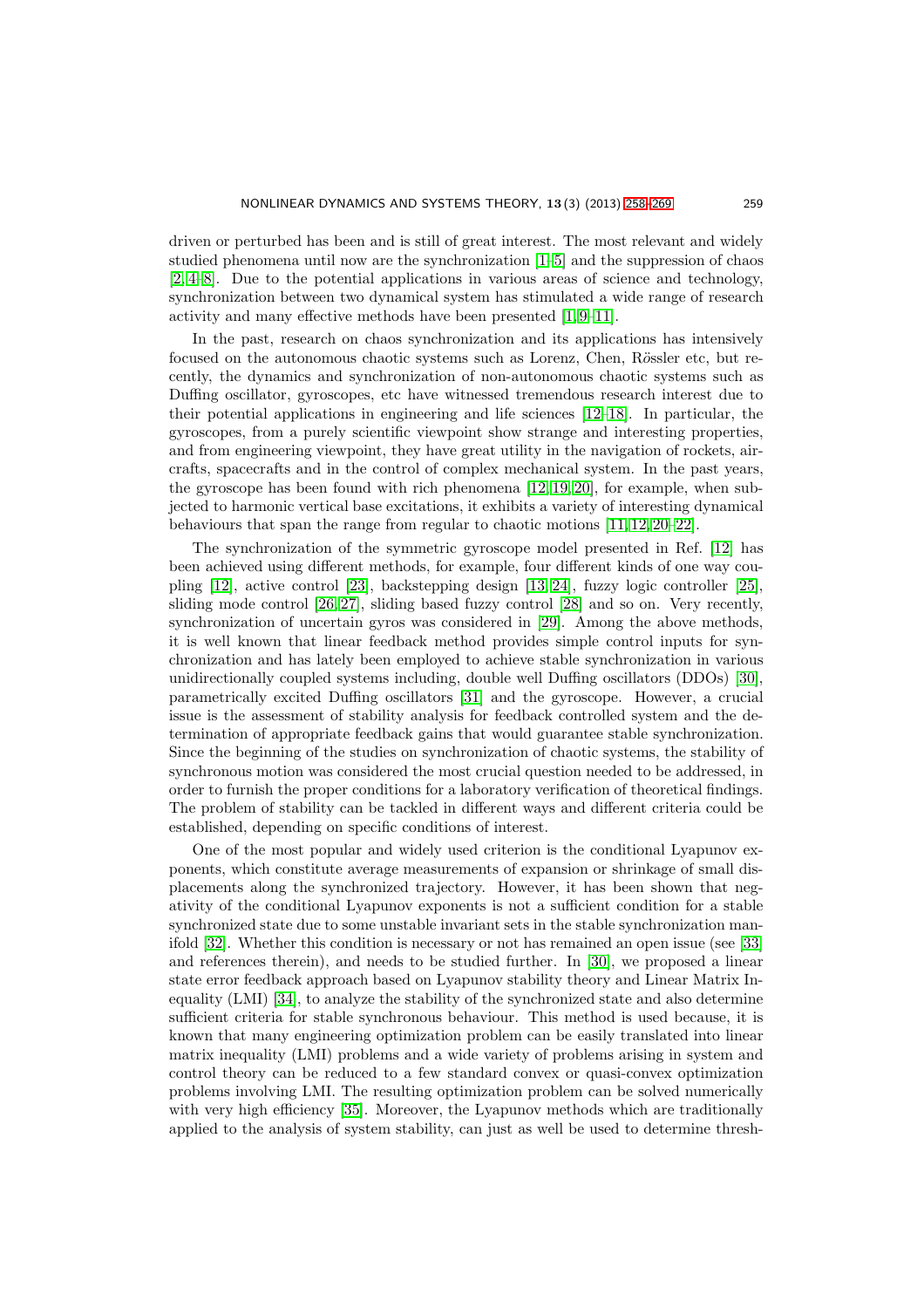old coupling,  $k_{th}$ , at which complete synchronization could be reached in master-slave or mutually coupled oscillators. Critical coupling for the on-set of stable synchronization in coupled or driven oscillators is relevant for various scientific and technological applications [\[36\]](#page-11-14).

In this paper, we consider the synchronization of unidirectionally coupled gyroscopes. We propose a novel stability criterion using Lyapunov stability theory and linear matrix inequality (LMI) to determine the threshold coupling,  $k_{th}$ , at which full and stable synchronous behaviour could be reached in the master-slave coupled gyroscope. The advantage of our method is that the coupling parameters of the system can be obtained at the same time by solving the LMI without predetermining them to check the criterion. Furthermore, the LMI can be easily solved by various optimization algorithms. The sufficient criteria can be applied to directly design the coupling strength resulting in the synchronization. The rest of the paper is structured as follows: in the next section, we present the synchronization scheme, while Section [3](#page-4-0) is devoted to synchronization threshold and stability criteria, Section [4](#page-7-0) is devoted to numerical results and discussions and the paper is concluded in Section [5.](#page-9-0)

# 2 Model and Synchronization Preliminaries

Here, we consider the motion of the symmetric gyro with linear-plus-cubic damping given as [\[12\]](#page-10-8)

$$
\ddot{\theta} + \alpha^2 \frac{(1 - \cos \theta)^2}{\sin^3 \theta} - \beta \sin \theta + c_1 \dot{\theta} + c_2 \dot{\theta}^3 = (f \sin \omega t) \sin \theta,
$$

where f sin  $\omega t$  is a parametric excitation,  $c_1 \dot{\theta}$  and  $c_2 \dot{\theta}^3$  are linear and nonlinear damping, respectively and  $\alpha^2 \frac{(1-\cos\theta)^2}{\sin^3\theta} - \beta \sin\theta$  is a nonlinear resilence force. After necessary transformation, the gyroscope equation in non-dimensional form can be written as

<span id="page-2-0"></span>
$$
\dot{x}_1 = x_2,
$$
\n
$$
\dot{x}_2 = -\alpha^2 \frac{(1 - \cos x_1)^2}{\sin^3 x_1} - c_1 x_2 - c_2 x_2^3 + (\beta + f \sin \omega t) \sin x_1,
$$
\n(1)

where

$$
\alpha = \frac{\beta_{\phi}}{I_1} = \frac{I_3 \omega_z}{I_1}, \quad c_1 = \frac{D_1}{I_1}, \quad c_2 = \frac{D_1}{I_1}, \quad \beta = \frac{M_g l}{I_1}, \quad f = \frac{M_g \overline{l}}{I_1}.
$$
 (2)

The nonlinear gyro given by Eq. [\(1\)](#page-2-0) exhibits varieties of dynamical behaviour including chaotic motion displayed in Figure 1 for the following parameters  $\alpha^2 = 100, \beta =$  $1, c_1 = 0.5, c_2 = 0.05, \omega = 2, \text{ and } f = 35.5 \text{ as given in } [12].$  $1, c_1 = 0.5, c_2 = 0.05, \omega = 2, \text{ and } f = 35.5 \text{ as given in } [12].$  $1, c_1 = 0.5, c_2 = 0.05, \omega = 2, \text{ and } f = 35.5 \text{ as given in } [12].$ 

By letting  $\eta(t) = \beta + f \sin \omega t$  and using the first two terms of the Taylor series expansion of  $\frac{(1-\cos x_1)^2}{\sin^3 x_1}$  $\frac{-\cos x_1}{\sin^3 x_1}$ , system [\(1\)](#page-2-0) can be written as:

<span id="page-2-1"></span>
$$
\dot{x}_1 = x_2,\n\dot{x}_2 = -\frac{\alpha^2 x_1}{4} - \frac{\alpha^2 x_1^3}{12} - c_1 x_2 - c_2 x_2^3 + \eta(t) \sin x_1.
$$
\n(3)

To facilitate the present analysis, we express system [\(3\)](#page-2-1) in the following vector form:

<span id="page-2-2"></span>
$$
\dot{\mathbf{x}} = A\mathbf{x} - \mathbf{f}(\mathbf{x}) + \mathbf{G}(\mathbf{x}),\tag{4}
$$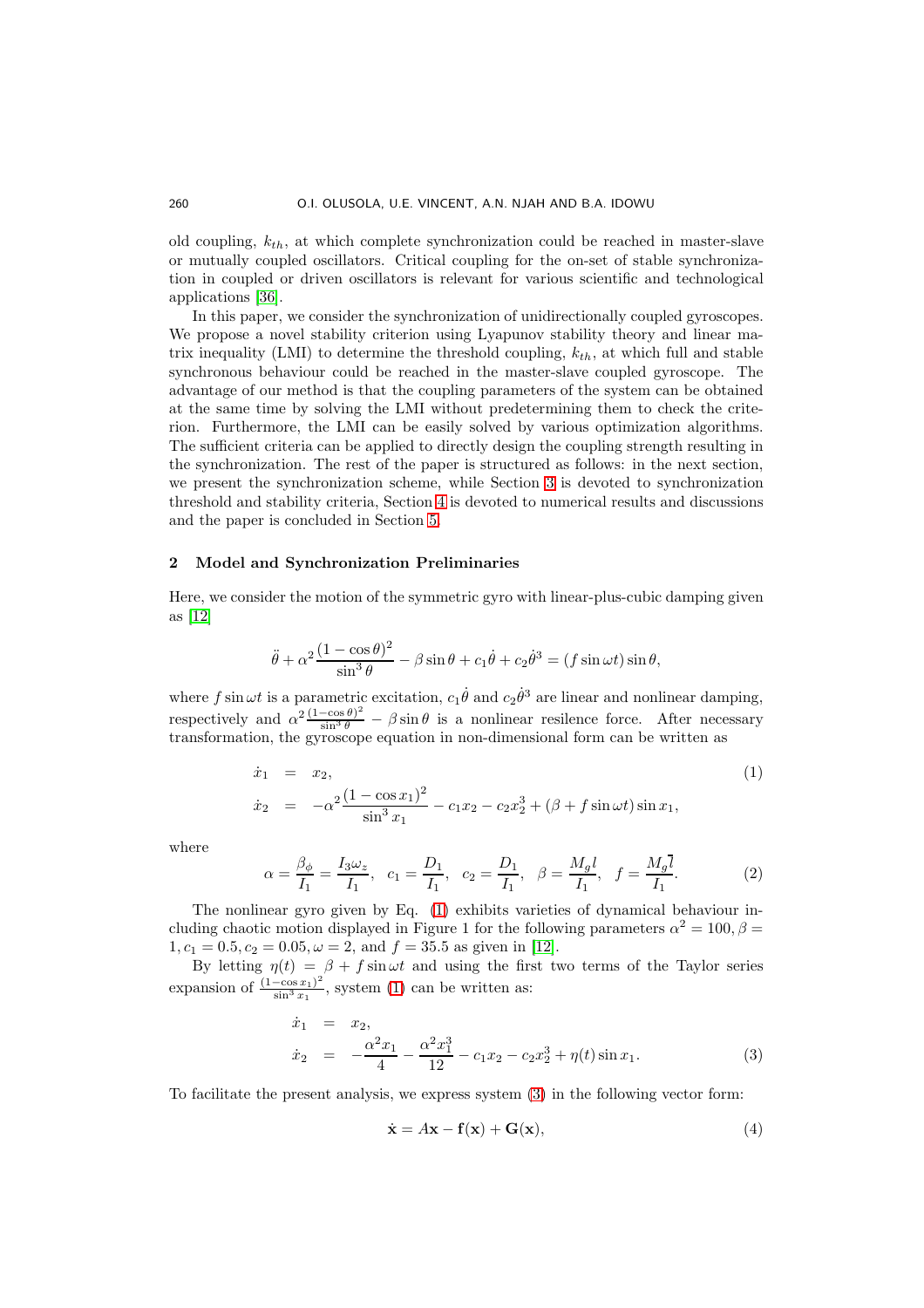

Figure 1: (a) The Poincaré map and (b) phase portrait showing a chaotic attractor of nonlinear gyroscope with the following parameters  $\alpha^2 = 100, \beta = 1, c_1 = 0.5, c_2 = 0.05, \omega = 2$ , and  $f = 35.5.$ 

where  $\mathbf{x} = (x_1, x_2)^T \in \mathbb{R}^2$  are state space variables and

$$
A = \begin{pmatrix} 0 & 1 \\ \frac{-\alpha^2}{4} & -c_1 \end{pmatrix}, \quad \mathbf{f}(\mathbf{x}) = \alpha \begin{pmatrix} 0 & 0 \\ -\frac{\alpha^2 x_1^3}{12} & -c_2 x_2^3 \end{pmatrix}, \quad \mathbf{G}(\mathbf{x}) = \eta \begin{pmatrix} 0 \\ \sin x_1 \end{pmatrix}.
$$

In order to examine the synchronization between two unidirectional coupled gyroscopes, we construct a master-slave synchronization scheme for two identical chaotic gyroscopes by linear state error feedback controller in the following form:

<span id="page-3-0"></span>
$$
M : \dot{\mathbf{x}} = A\mathbf{x} - \mathbf{f}(\mathbf{x}) + \mathbf{G}(\mathbf{x}),
$$
  
\n
$$
S : \dot{\mathbf{y}} = A\mathbf{y} - \mathbf{f}(\mathbf{y}) + \mathbf{G}(\mathbf{x}) + \mathbf{u}(\mathbf{t}),
$$
  
\n
$$
C : \mathbf{u}(\mathbf{t}) = K(\mathbf{x} - \mathbf{y}),
$$
\n(5)

where  $\mathbf{u} = K(\mathbf{x}-\mathbf{y})$  is the linear state feedback control input and  $K \in \mathbb{R}^{2 \times 2}$  is a constant control matrix that determines the strength of the feedback into the response system. By defining the synchronization error variable as the difference between the relevant dynamical variables given by

$$
\mathbf{e} = \mathbf{x} - \mathbf{y},\tag{6}
$$

we obtain the error dynamics for the master-slave system [\(5\)](#page-3-0) as:

<span id="page-3-1"></span>
$$
\dot{\mathbf{e}} = (A - K + M(\mathbf{x}, \mathbf{y}) + G(x_1, y_1))\mathbf{e}, \tag{7}
$$

where

$$
M(\mathbf{x}, \mathbf{y}) = \begin{pmatrix} 0 & 0 \\ -\frac{\alpha^2 m_1(x_1, y_1)}{12} & -c_2 m_2(x_2, y_2) \end{pmatrix},
$$
  
\n
$$
m_1(x_1, y_1) = x_1^2 + x_1 y_1 + y_1^2, \quad m_2(x_2, y_2) = x_2^2 + x_2 y_2 + y_2^2,
$$
  
\n
$$
G(x_1, y_1) = \eta \begin{pmatrix} 0 & 0 \\ g(x_1, y_1) & 0 \end{pmatrix}, \quad g(x_1, y_1) = -\frac{(\sin x_1 - \sin y_1)}{x_1 - y_1}.
$$
 (8)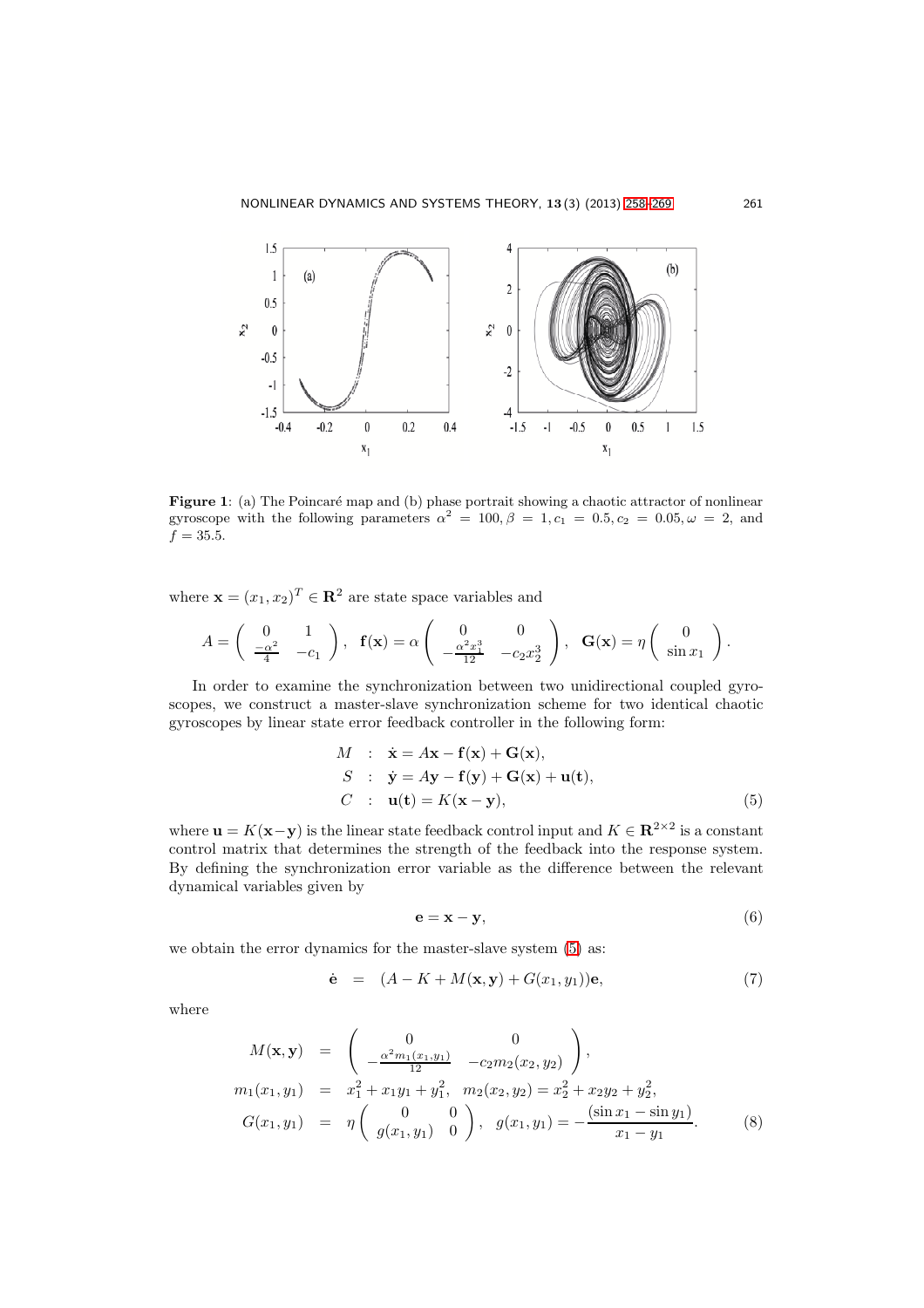In the absence of the control matrix  $K$  Eq. [\(7\)](#page-3-1) would have an equilibrium at  $(0, 0)$ . Our aim is to choose the appropriate coupling matrix  $K$  such that the trajectories of the master system  $x(t)$  and slave one  $y(t)$  satisfy

$$
\lim_{t \to \infty} ||e|| = \lim_{t \to \infty} ||x(t) - y(t)|| = 0,
$$
\n(9)

where || ∗ || represents Euclidean norm of a vector.

# <span id="page-4-0"></span>3 Threshold and Criteria for Synchronization

Here, we have employed the Lyapunov's direct method and linear matrix inequality (LMI) [\[37\]](#page-11-15) to establish some criteria for global chaos synchronization in the sense of error system [\(7\)](#page-3-1). The classical method of Lyapunov stability theory which employs Lyapunov functionals was known for the analysis and synthesis of synchronization dynamics of coupled and driven oscillators (e.g see Refs. [\[38,](#page-11-16)[39\]](#page-11-17)). In addition to the familiar approach of analyzing and synthesizing the synchronization behaviour of coupled systems; the present paper employed the Lyapunov direct method to obtain the threshold coupling at which the two systems become completely synchronized.

To begin with, we have applied the following assumption and lemma to prove the main theorem of this paper.

Assumption. The chaotic trajectory of the master gyroscope [\(1\)](#page-2-0) is bounded i.e. for any bounded initial condition  $x(0)$  within the defining domain of the drive system, there exists a positive real constant,  $\sigma$ , such that  $|(x(t)| \leq \sigma \,\forall t \geq 0$ .

Remark 1 This assumption is reasonable and valid in the context of bounded feature of chaotic attractors [\[40\]](#page-11-18).

**Lemma 1** For  $g(x_1,y_1)$  defined earlier, the inequality

<span id="page-4-1"></span>
$$
|g(x_1, y_1)| \le 1 \tag{10}
$$

holds.

**Proof.** By the differential mean-value theorem:

$$
\sin x_1 - \sin y_1 = (x_1 - y_1)\cos \phi, \ \phi \in (x_1, y_1) \ or \ \phi \in (y_1, x_1)
$$
 (11)

so that,

$$
g(x_1, y_1) = \frac{-\left(\sin x_1 - \sin y_1\right)}{x_1 - y_1} = -\left(\cos \phi\right). \tag{12}
$$

Hence, the inequality [\(10\)](#page-4-1) holds.

Next, we proceed by utilizing the stability theory on time-varied systems [\[34\]](#page-11-12) to derive sufficient criteria for global chaos synchronization in the sense of the error system [\(7\)](#page-3-1). The following theorem is related to the general control matrix

<span id="page-4-2"></span>
$$
K = \left(\begin{array}{cc} k_{11} & k_{12} \\ k_{21} & k_{22} \end{array}\right) \in \mathbf{R}^{2 \times 2}.
$$
 (13)

**Theorem 1** The master-slave system  $(4)$  achieves global chaos synchronization if a symmetric positive matrix

<span id="page-4-3"></span>
$$
P = \left(\begin{array}{cc} p_{11} & p_{12} \\ p_{12} & p_{22} \end{array}\right) \tag{14}
$$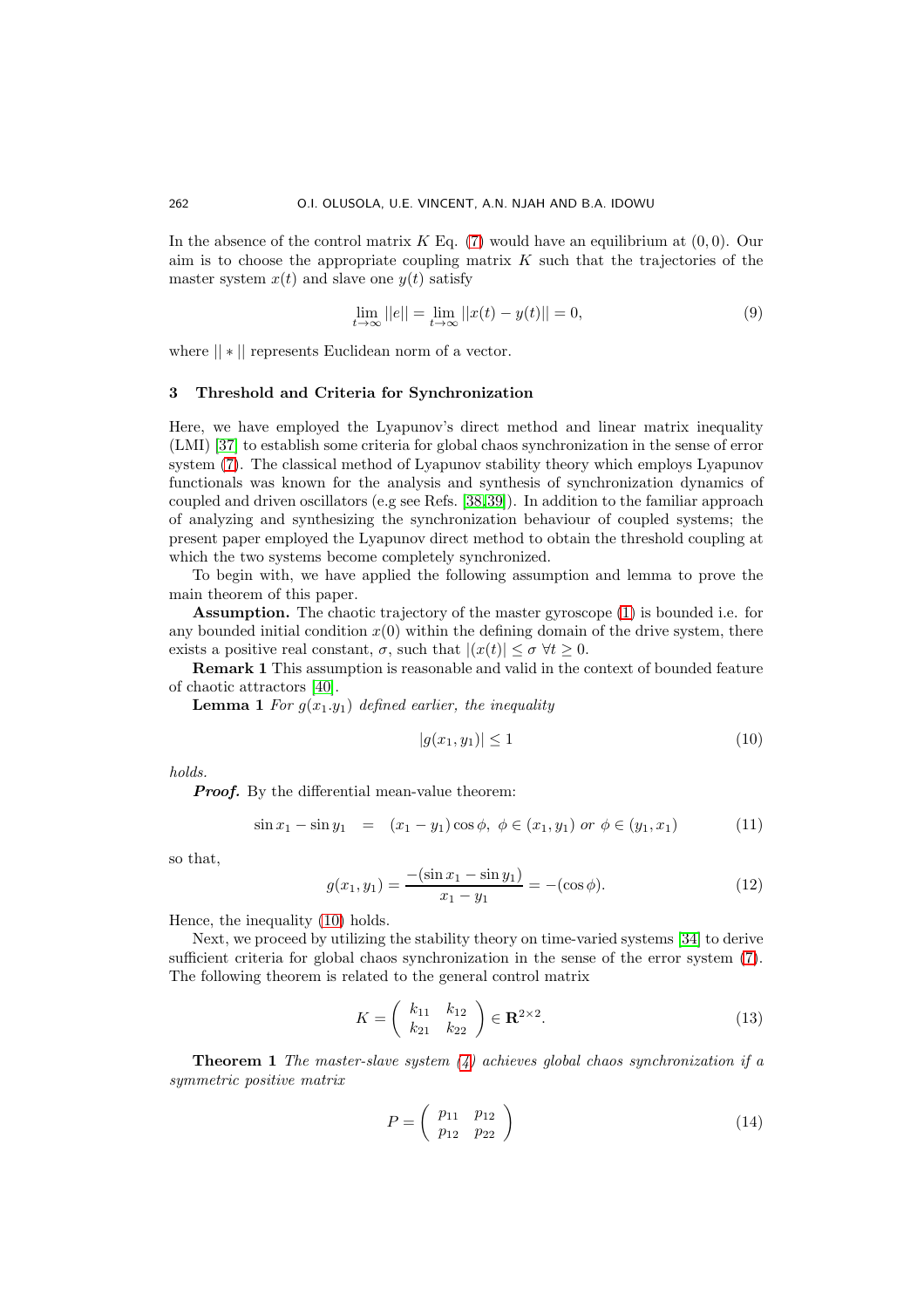and a coupling matrix  $K \in \mathbb{R}^{2 \times 2}$  defined in [\(13\)](#page-4-2) are chosen such that for any  $t > 0$ 

<span id="page-5-3"></span>
$$
\Omega_1 = -p_{11}k_{11} - p_{12}k_{21} + |p_{12}|\omega^{\beta} < 0,\tag{15}
$$

$$
\Omega_2 = p_{12}(1 - k_{12}) - p_{22}(k_{22} + c_1 + 3c_2\sigma_2^2) < 0,\tag{16}
$$

$$
4\Omega_1.\Omega_2 > L^2,\tag{17}
$$

 $L = [ |p_{11}(1 - k_{12}) - p_{12}(k_{11} + k_{22} + c_1 + 3c_2\sigma_2^2) - p_{22}k_{21}|p_{22}\omega^{\beta}],$ where  $\omega^{\beta} = \beta + |f| + \frac{\alpha^2 \sigma_1^2}{4} - \frac{\alpha^2}{4}$  $\frac{x^2}{4}$ .

**Proof.** Let us assume a quadratic Lyapunov function of the form:

$$
V(e) = \mathbf{e}^T P \mathbf{e},\tag{18}
$$

where  $P$  is a positive definite symmetric matrix defined in  $(14)$ . The derivative of the Lyapunov function with respect to time,  $t$ , along the trajectory of the error system  $(7)$ is of the form:

<span id="page-5-0"></span>
$$
\dot{V}(e) = \dot{\mathbf{e}}^T P \mathbf{e} + \mathbf{e}^T P \dot{\mathbf{e}}.\tag{19}
$$

Substituting Eq.  $(7)$  into the system  $(19)$ , we have

$$
\dot{V}(e) = \mathbf{e}^T \left[ (\mathbf{A} - \mathbf{K} + \mathbf{M} + \mathbf{G})^T \mathbf{P} + \mathbf{P} (\mathbf{A} - \mathbf{K} + \mathbf{M} + \mathbf{G}) \right] \mathbf{e}
$$
(20)

 $\dot{V}(e) < 0$ , if

$$
\lambda = (A - K + M + \mathbf{G})^T \mathbf{P} + \mathbf{P}(\mathbf{A} - \mathbf{K} + \mathbf{M} + \mathbf{G}) < 0,\tag{21}
$$

that is

<span id="page-5-1"></span>
$$
\lambda = \left(\begin{array}{cc} \mu_{11} & \mu_{12} \\ \mu_{12} & \mu_{22} \end{array}\right),\tag{22}
$$

where  $\mu_{11} = -2p_{11}k_{11} + 2p_{12} \left(\eta g - \left(\frac{\alpha^2}{4} + \frac{\alpha^2 m_1}{12} + k_{21}\right)\right)$ ,  $\mu_{12} = p_{11}(1 - k_{12}) - p_{12}(k_{11} + k_{21})$  $k_{22} + c_1 + c_2m_2$  +  $p_{22} \left( \eta g - \left( \frac{\alpha^2}{4} + \frac{\alpha^2 m_1}{12} + k_{21} \right) \right)$  and  $\mu_{22} = 2p_{12}(1 - k_{12}) - 2p_{22}(c_1 + c_2)$  $c_2m_2 + k_{22}$  respectively. The symmetric matrix in [\(22\)](#page-5-1) is negative definite if and only if

<span id="page-5-2"></span>
$$
-2p_{11}k_{11} + 2p_{12}L^{\alpha} < 0,\tag{23}
$$

$$
2p_{12}(1-k_{12})-2p_{22}(c_1+c_2m_2+k_{22}) < 0, \qquad (24)
$$

$$
4L_1L_2 - L_3 > 0, \t(25)
$$

where 
$$
L^{\alpha} = \eta g - \left(\frac{\alpha^2}{4} + \frac{\alpha^2 m_1}{12} + k_{21}\right)
$$
,  
\n
$$
L_1 = [p_{12}L^{\alpha} - p_{11}k_{11}],
$$
\n
$$
L_2 = [p_{12}(1 - k_{12}) - p_{22}(c_1 + c_2m_2 + k_{22})],
$$
\n
$$
L_3 = [p_{11}(1 - k_{12}) - p_{12}(k_{11} + k_{22} + c_1 + c_2m_2) + p_{22}L^{\alpha}]^2.
$$

It follows from the Assumption that for all  $t \geq 0$ ,

$$
|m_1(x_1, y_1)| = |x_1^2 + x_1y_1 + y_1^2| \le 3\sigma_1^2,
$$
  
\n
$$
|m_2(x_2, y_2)| = |x_2^2 + x_2y_2 + y_2^2| \le 3\sigma_2^2
$$
  
\n
$$
|\eta(t)| = b|\beta + f \sin \omega t| \le \beta + |f|.
$$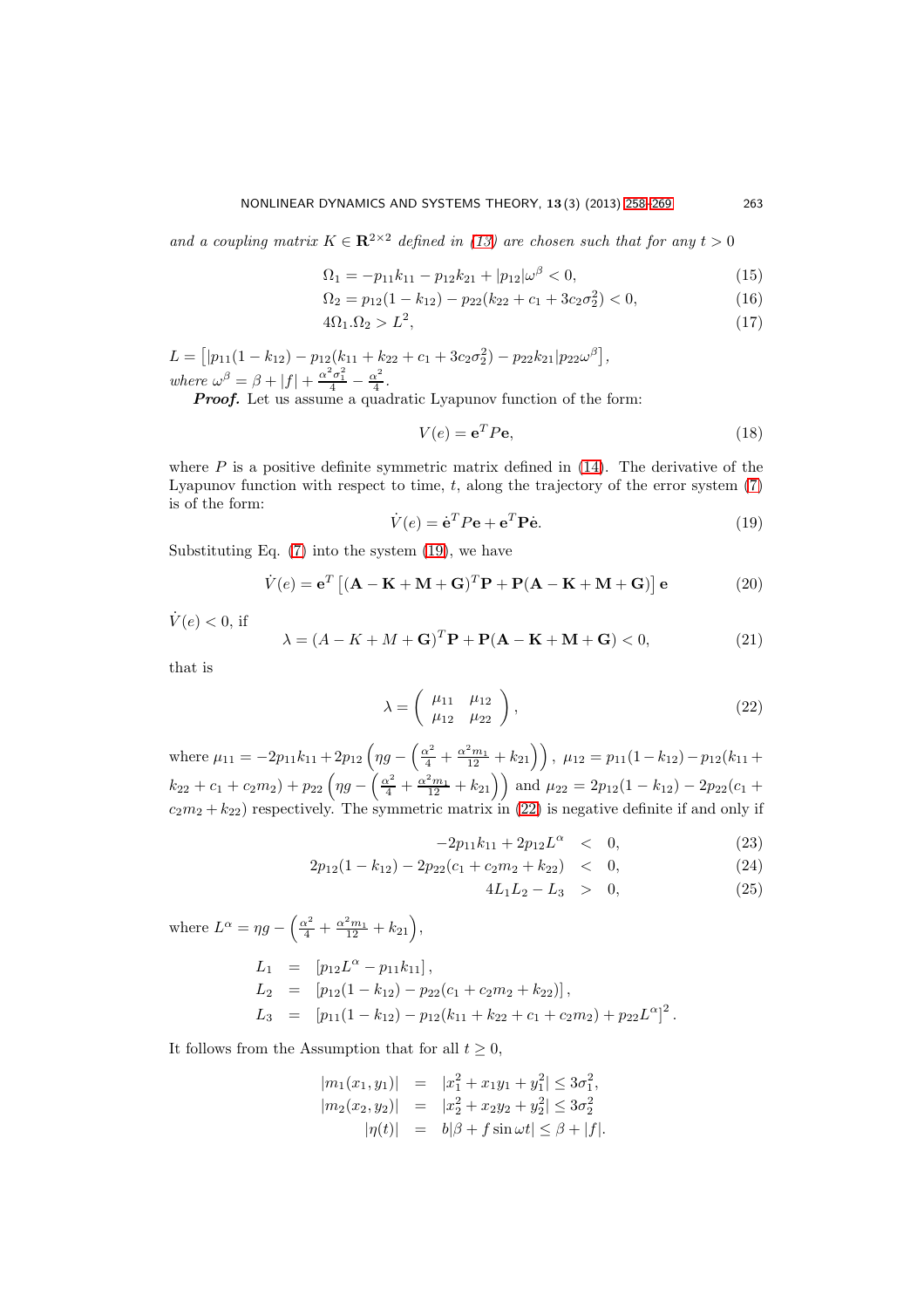Since the matrix P is positive definite, we have  $p_{11}p_{22} - p_{12}^2 > 0$ , so that  $-2p_{11}k_{11} +$  $2p_{12}L^{\alpha} \leq -2p_{11}k_{11} - 2p_{12}k_{21} + |2p_{12}|L^{\alpha} \leq 2\Omega_1,$  $|p_{11}(1 - k_{12}) - p_{12}(k_{11} + k_{22} + c_1 + c_2m_2) + p_{22}\left[\eta g - \left(\frac{\alpha^2}{4} + \frac{\alpha^2 m_1}{12} + k_{21}\right)\right]| \leq |p_{11}(1 - k_{12})|$  $(k_{12}) - p_{12}(k_{11} + k_{22} + c_1 + 3c_2\sigma_2^2) - p_{22}k_{21}| + p_{22}\left(\eta - \frac{\alpha^2}{4} + \frac{\alpha^2\sigma_1^2}{4}\right).$ The inequalities  $(23)-(25)$  $(23)-(25)$  hold if the inequalities  $(15)-(17)$  $(15)-(17)$  are satisfied. This completes

the proof. For the purpose of applications, it is necessary that the simplest possible synchronization controllers are employed. Hence, the following corollaries can be obtained from the main theorem of this paper.

**Corollary 1** If the coupling matrix is defined by  $\mathbf{K} = diag\{k_1, k_2\}$  and the symmetric positive definite matrix **P** is as defined in  $(24)$  such that

<span id="page-6-0"></span>
$$
k_1 > \frac{|p_{12}| \left(\beta + |f| + \frac{\alpha^2 \sigma_1^2}{4} - \frac{\alpha^2}{4}\right)}{p_{11}},\tag{26}
$$

$$
k_2 > \frac{p_{12} - (c_1 + 3c_2\sigma_2^2)p_{22}}{p_{22}},\tag{27}
$$

$$
4[|p_{12}|\left(\beta+|f|+\frac{\alpha^2\sigma_1^2}{4}-\frac{\alpha^2}{4}\right)-p_{11}k_1|[p_{12}-p_{22}(k_2+c_1+3c_2\sigma_2^2)]>
$$

$$
\left[|(p_{11}-p_{12}(k_1+k_2+c_1+3c_2\sigma_2^2)|+p_{22}\left(\beta+|f|+\frac{\alpha^2\sigma_1^2}{4}-\frac{\alpha^2}{4}\right)\right]^2, \qquad (28)
$$

then the master-slave system  $(4)$  achieves global chaos synchronization.

**Proof.** The inequalities  $(26) - (28)$  $(26) - (28)$  can be obtained according to the inequalities [\(15\)](#page-5-3)-[\(17\)](#page-5-3) with  $k_{11} = k_1$ ,  $k_{22} = k_2$  and  $k_{12} = k_{21} = 0$ .

**Corollary 2** The master-slave system  $(4)$  achieves global chaos synchronization if the coupling matrix  $\mathbf{K} = diag\{k, k\}$  and the positive symmetric matrix  $\mathbf{P}$  defined in [\(14\)](#page-4-3) are chosen such that

<span id="page-6-1"></span>
$$
k = \max\left(\frac{|p_{12}|(\beta + |f| + \frac{\alpha^2 \sigma_1^2}{4} - \frac{\alpha^2}{4})}{p_{11}}, \frac{p_{12} - (c_1 + 3c_2 \sigma_2^2)p_{22}}{p_{22}}\right) \ge 0, \quad (29)
$$

<span id="page-6-2"></span>
$$
4(p_{11}p_{22} - p_{12}^2)k^2 - 4k[2p_{22}|p_{12}|(\beta + |f| + \frac{\alpha^2 \sigma_1^2}{4} - \frac{\alpha^2}{4})+ p_{11}(p_{12} - (c_1 + 3c_2 \sigma_2^2)p_{22})) - |p_{12}(p_{11} - (c_1 + 3c_2 \sigma_2^2)p_{12}|]+ 4|p_{12}|(\beta + |f| + \frac{\alpha^2 \sigma_1^2}{4} - \frac{\alpha^2}{4})(p_{12} - (c_1 + 3c_2 \sigma_2^2)p_{22})- [p_{11} - (c_1 + 3c_2 \sigma_2^2)p_{12}| + p_{22}(\beta + |f| + \frac{\alpha^2 \sigma_1^2}{4} - \frac{\alpha^2}{4})]^2 > 0.
$$
\n(30)

**Proof.** Letting  $k_1 = k_2 = k$  in the partial synchronization conditions [\(26\)](#page-6-0) and [\(27\)](#page-6-0), the inequality [\(29\)](#page-6-1)) can be obtained. For  $k > 0$  given by [\(29\)](#page-6-1), we have

$$
\[ |p_{11} - p_{12}(2k + c_1 + 3c_2\sigma_2^2)| + p_{22}\left(\beta + |f| + \frac{\alpha^2\sigma_1^2}{4} - \frac{\alpha^2}{4}\right) \]^{2} \leq
$$
  

$$
\[ |p_{11} - (c_1 + 3c_2\sigma_2^2)p_{12}| + 2k|p_{12}| + p_{22}\left(\beta + |f| + \frac{\alpha^2\sigma_1^2}{4} - \frac{\alpha^2}{4}\right) \]^{2}.
$$

Hence, the inequality [\(30\)](#page-6-2) can be realised by partial synchronization criterion [\(28\)](#page-6-0) with  $k_1 = k_2 = k$ . Since  $p_{11}p_{22} - p_{12}^2 > 0$ , the solution k to the inequality [\(30\)](#page-6-2) exists.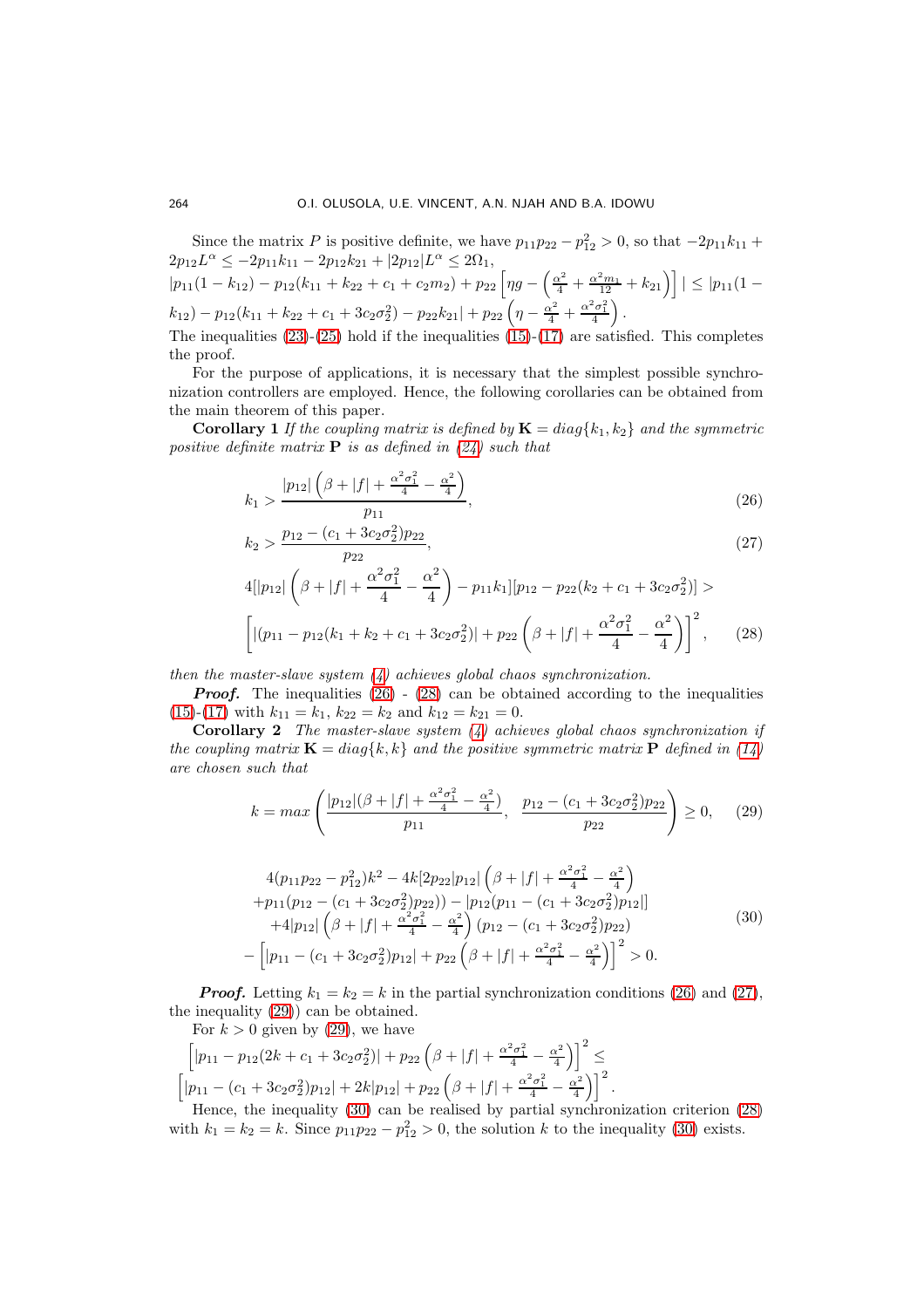**Remark 2** We select the elements of the positive symmetric matrix **P** as  $p_{12}$  = 0,  $p_{11} = p_{22} \left( \beta + |f| + \frac{\alpha^2 \sigma_1^2}{4} - \frac{\alpha^2}{4} \right)$  $\left(\frac{x^2}{4}\right)$ , and obtain the following algebraic synchronization criterion via the inequalities [\(29\)](#page-6-1) and [\(30\)](#page-6-2).

<span id="page-7-1"></span>
$$
K = diag\{k, k\},
$$
\n
$$
\sqrt{(c_1 + 3c_2\sigma_2^2)^2 + 4\left(\beta + |f| + \frac{\alpha^2\sigma_1^2}{4} - \frac{\alpha^2}{4}\right)} - (c_1 + 3c_2\sigma_2^2)
$$
\n
$$
k > \frac{\sqrt{(c_1 + 3c_2\sigma_2^2)^2 + 4\left(\beta + |f| + \frac{\alpha^2\sigma_1^2}{4} - \frac{\alpha^2}{4}\right)} - (c_1 + 3c_2\sigma_2^2)}{2} = k_{th}^1.
$$
\n(31)

Corollary 3 The synchronization scheme [\(5\)](#page-3-0) achieves global chaos synchronization if the control matrix  $K = diag\{k, 0\}$  and a symmetric positive definite matrix **P** given in [\(14\)](#page-4-3) are selected such that

<span id="page-7-2"></span>
$$
k > b \frac{|p_{12}|\gamma}{p_{11}},\tag{32}
$$

 $np_{12} - (c_1 + 3c_2\sigma_2^2)p_{22} < 0,$  (33)

$$
k[|p_{12}(p_{11} - (c_1 + 3c_2\sigma_2^2)p_{12})| + |p_{12}|p_{22}\gamma - 2((c_1 + 3c_2\sigma_2^2)p_{22} - p_{12})p_{11}]
$$
  

$$
p_{12}^2k^2 + 4|p_{12}|((c_1 + 3c_2\sigma_2^2)p_{22} - p_{12})\gamma + [|p_{11} - (c_1 + 3c_2\sigma_2^2)p_{12}| + p_{22}\gamma]^2 < 0,
$$
<sup>(34)</sup>

where  $\gamma = \beta + |f| + \frac{\alpha^2 \sigma_1^2}{4} - \frac{\alpha^2}{4}$  $\frac{x^2}{4}$ .

**Remark 3** We select the symmetric positive definite matrix

$$
\mathbf{P} = p_{22} \left( \begin{array}{cc} \gamma & 0 \\ 0 & 1 \end{array} \right)
$$

with  $p_{22} > 0$ .

The following synchronization criterion is gained based on the criteria [\(31\)](#page-7-1)-[\(34\)](#page-7-2).

<span id="page-7-3"></span>
$$
K = diag\{k, 0\}, \quad k > \frac{\beta + |f| + \frac{\alpha^2 \sigma_1^2}{4} - \frac{\alpha^2}{4}}{2(c_1 + 3c_2 \sigma_2^2)}.
$$
\n
$$
(35)
$$

### <span id="page-7-0"></span>4 Results and Discussion

In this section, we present numerical simulation results to confirm the obtained criteria. We utilized the fourth order Runge-Kutta routine with the following initial conditions  $(x_1(0), y_1(0)) = (1.0, -1.0), (x_2(0), y_2(0)) = (1.0, -1.2),$  a time-step of 0.001 and fixing the parameter values of  $\alpha^2 = 100$ ,  $\beta = 1$ ,  $c_1 = 0.5$ ,  $c_2 = 0.05$ ,  $\omega = 2$ , and  $f = 35.5$  as in Figure 1, to ensure chaotic motion, we solved the master-slave system [\(4\)](#page-2-2) with the control matrices as defined in Eqs. [\(31\)](#page-7-1) and [\(35\)](#page-7-3). The simulation results obtained reveal that the trajectory of the master gyroscope depicted in Figure 1 is bounded and the error dynamics shown in Figure 2 oscillate chaotically with time when the two systems are decoupled. The partial variables  $x_1$  and  $x_2$  of the chaotic attractor satisfy  $x_1(t) = x_2(t) < 1.25$  for any  $t \geq 0$ . Thus we find out that the constant  $\sigma_1 = \sigma_2 = 1.25$ .

The critical coupling at which complete synchronization could be observed is vital for many scientific and technological applications because it provides useful information regarding the operational regime for optimal performance in coupled systems. In Figure 3, we displayed a simulation result of average error,  $E_{ave}$ , against coupling, k, and noticed that as k increases and as full synchronization is approached,  $E_{ave} \rightarrow 0$  asymptotically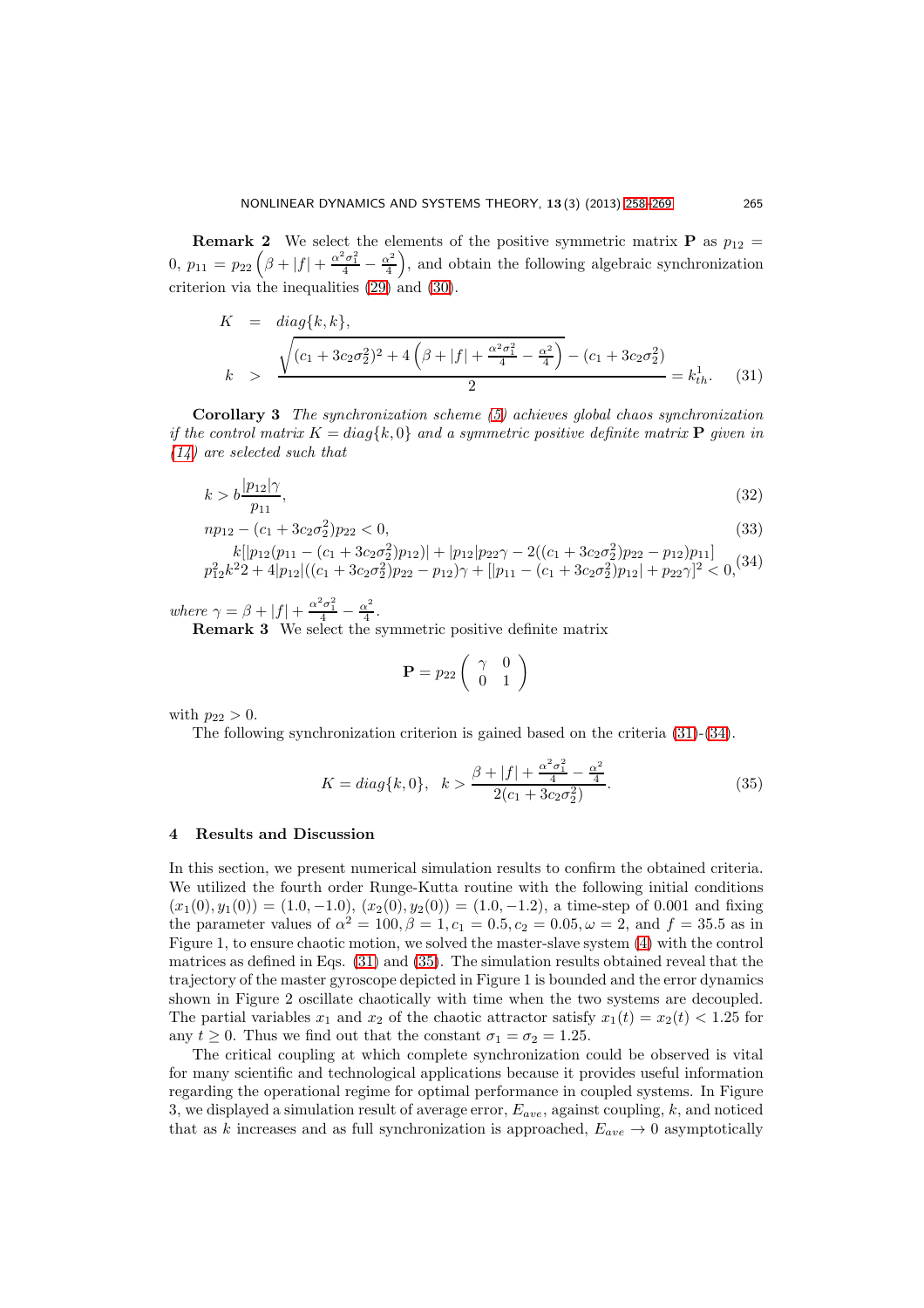

Figure 2: Average error,  $E_{ave}$ , as a function of time for the uncoupled systems with the same parameters as in Figure 1.

at the threshold coupling,  $k_{th} \approx 5.98$ . Then for all  $k > k_{th}$ ,  $E_{ave} = 0$  and remains stable as  $t \to \infty$  implying that the oscillators are completely synchronized. Interestingly, we noticed that by direct calculations of Eq. [\(31\)](#page-7-1) for the control matrix  $K = diag\{k, k\},\$  $k > k_{th} = 6.18$ . Thus the obtained criterion is in good agreement with numerical simulation result.



**Figure 3:** Average Error dynamics,  $E_{ave}$ , as a function of the coupling strength, k. Here the parameters of the system are as in Figure 1.

Using the criterion defined by Eq. [\(31\)](#page-7-1), one readily obtains a coupling matrix  $K =$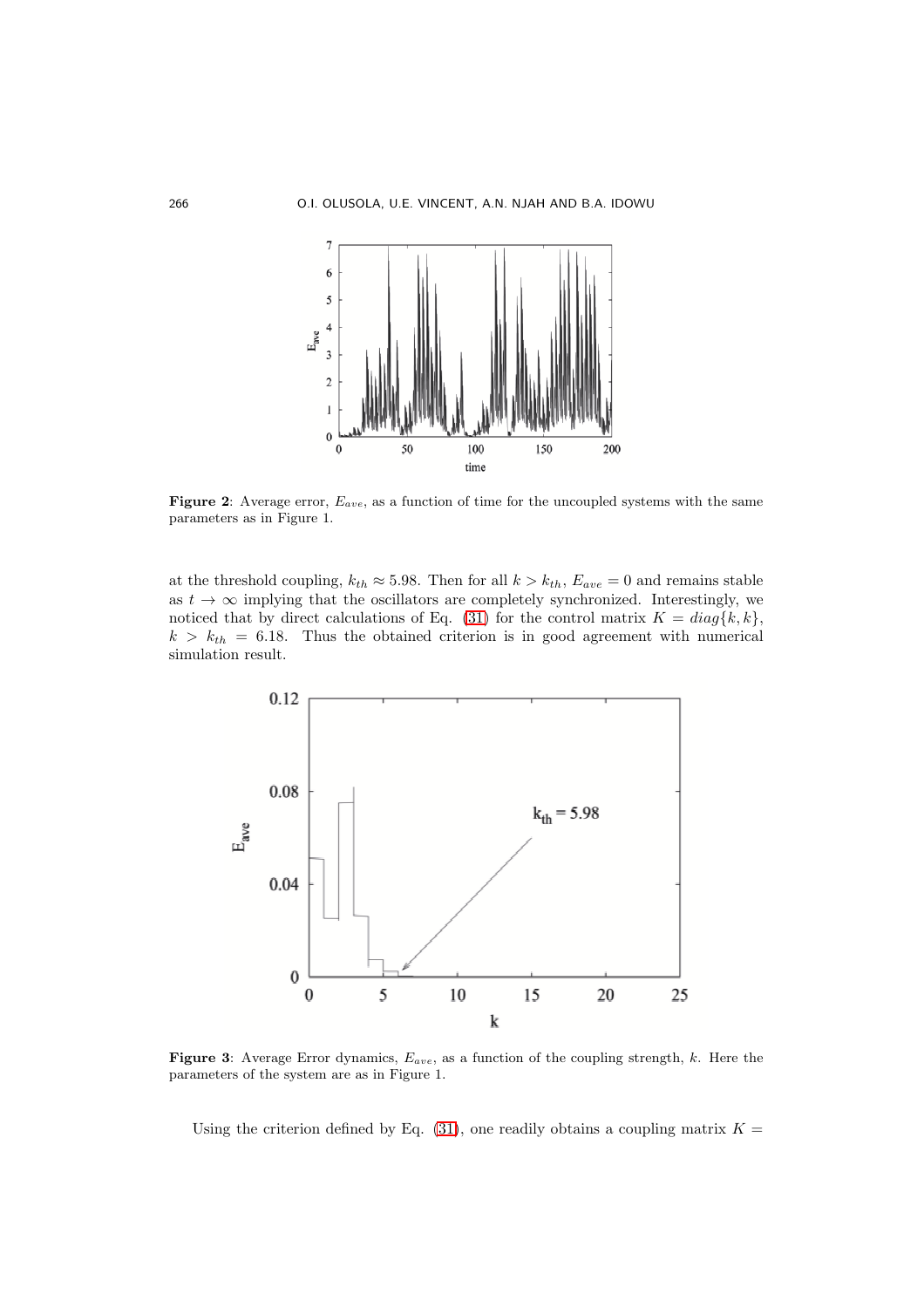$diag\{6.18, 6.18\}$  by which the master-slave system [\(4\)](#page-2-2) achieves chaos synchronization. Figure 4 shows the synchronization for  $k = 6.2$ . Finally, we depict the simulation results for the second case in which we choose constant control matrix  $K = diag{k, 0}$ , such that  $k > 34.43$  which satisfies the condition in Eq. [\(35\)](#page-7-3). The simulation results displayed in Figure 4 confirmed that complete synchronization is achieved for  $k = 35.0 > k_{th}$ . Notice that in both cases, the synchronization is already reached at  $t = 1.0$ , showing an excellent transient performance.



Figure 4: Chaos synchronization of two linearly coupled gyroscopes with the coupling strength  $K = diag\{6.20, 6.20\}$  and  $K = diag\{35.0, 0\}.$ 

#### <span id="page-9-0"></span>5 Conclusions

In this paper an analytical method based on Lyapunov stability theory and linear matrix inequality (LMI) have been utilized to examine the stability of synchronized dynamics and thus determine the threshold coupling,  $k_{th}$ , at which stable synchronization regime could be observed in master-slave parametrically excited gyroscope. The criteria obtained in this paper are in algebraic form and could be easily employed for designing the feedback control gains that would guarantee complete and stable synchronization. Finally, we have presented numerical simulation results to verify the effectiveness of the obtained criteria.

### Acknowledgement

O.I. Olusola gratefully acknowledges the Federation of Indian Chamber of Commerce and Industry and Department of Science and Technology, India for the award of CV Raman International Fellowship for African Researchers. He is also grateful to Federal University of Agriculture, Abeokuta, Nigeria, for granting the study leave. Finally, he acknowledges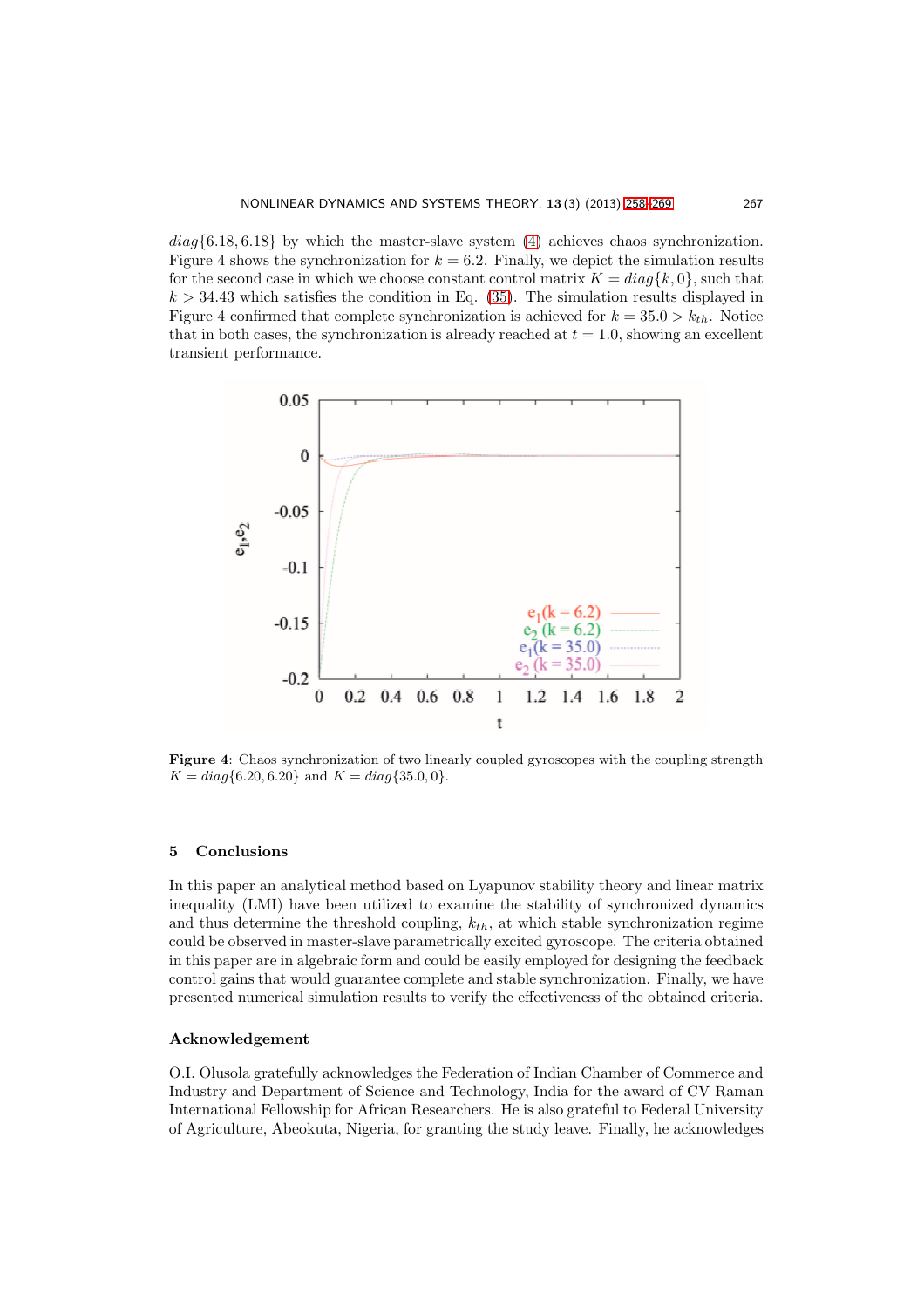the hospitality of Dr. S.K. Dana of Indian Institute of Chemical Biology. The work of U.E. Vincent is financially supported by the Royal Society of London, United Kingdom, under the Newton International Fellowship Alumni Scheme.

# <span id="page-10-1"></span><span id="page-10-0"></span>References

- [1] Pecora L. M. and Carroll T. L. Synchronization in chaotic systems. *Phys Rev. Lett*. 84 (1990) 821–824.
- <span id="page-10-3"></span>[2] Chen, G. and Dong, X. *From Chaos to Order*. World Scientific, Singapore, 1998.
- [3] Pikovsky, A. S., Rosenblum, M. G. and Kurths, J. *Synchronization A Unified Approach to Nonlinear Science*. Cambridge University Press, Cambridge, 2001.
- <span id="page-10-4"></span>[4] Lakshmanan M. and Murali K. *Chaos in Nonlinear Oscillators: Controlling and Synchronization*. World Scientific, Singapore, 1996.
- <span id="page-10-2"></span>[5] Fradkov, A. L. and Pogromsky, A. Yu. *Introduction to Control of Oscillations and Chaos*. World Scientific, Singapore, 1996.
- [6] Ott, E., Grebogi, C. and Yorke J. A. Controlling chaos. *Phys. Rev. Lett.* 64 (1990) 1196– 1199.
- [7] Kapitaniak, T. *Controlling Chaos Theoretical* & *Practical Methods in Non-linear Dynamics*. Academic Press, London, 1996.
- <span id="page-10-5"></span>[8] Rosas, D., Alvarez, J. and Alvarez, E. Robust synchronization of arrays of uncertain nonlinear second-order dynamical systems. *Nonlinear Dynamics* 67 (2012) 2735–2746.
- <span id="page-10-6"></span>[9] Ghosh, D. Generalized projetive synchronization in time-delayed systems: Nonlinear observer approach. *Chaos* 19 (2009) 013102(1–9).
- [10] Chen G. and Dong X. *From Chaos to Order: Methodologies, Perspectives and Applications*. World Scientific, Singapore, 1998.
- <span id="page-10-7"></span>[11] Filali, R.L., Hammami, S., Benrejeb, M. and Borne, P. On Synchronization, Antisynchronization and Hybrid Synchronization of 3D Discrete Generalized Henon Map. *Nonlinear Dynamics and Systems Theory* 12 (2012) 81–95.
- <span id="page-10-8"></span>[12] Chen, H. K. Chaos and chaos synchronization of a symmetric gyro with linear-plus-cubic damping. *Journal of Sound and Vibration* 255 (2002) 719–740.
- <span id="page-10-12"></span>[13] Idowu B. A., Vincent U. E. and Njah A. N. Control and Synchronization of chaos in nonlinear gyros via backstepping design. *International Journal of Nonlinear Science* 5 (2008) 11–19.
- [14] Lei, Y., Xu, W., Xu, Y. and Fang, T. Chaos control by harmonic excitation with proper random phase. *Chaos Solitons* & *Fractals* 21 (2004) 1175–1181.
- [15] Ge ZM and Yu TC. Chaos synchronization of a horizontal platform system.*Journal of Sound and Vibration* 268 (2003) 731–749.
- [16] Chen LJ and Li JB. Chaotic behaviour and subharmonic bifurcations for a rotating pendulum equation. *Int. J. Bifur. Chaos* 14 (2004) 3477–3488.
- [17] Yamapi, R. and Woafo, P. Dynamics and synchronization of coupled self-sustained electromechanical devices. *Journal of Sound and Vibration* 285 (2005) 1151–1170.
- <span id="page-10-9"></span>[18] Vincent, U. E. and Guo, R. Adaptive Synchronization for Oscillators in  $\phi^6$  Potentials. *Nonlinear Dynamics and Systems Theory* 13(1) (2012) 93–106.
- <span id="page-10-10"></span>[19] Dooren, R. V. Comments on Chaos and chaos synchronization of a symmetric gyro with linear-plus-cubic damping. *Journal of Sound and Vibration* 268 (2003) 632–634.
- <span id="page-10-11"></span>[20] Ge, Z. M. and Chen, H. K. Bifurcations and chaos in a rate gyro with harmonic excitation. *Journal of Sound and Vibration* 194 (1996) 107–117.